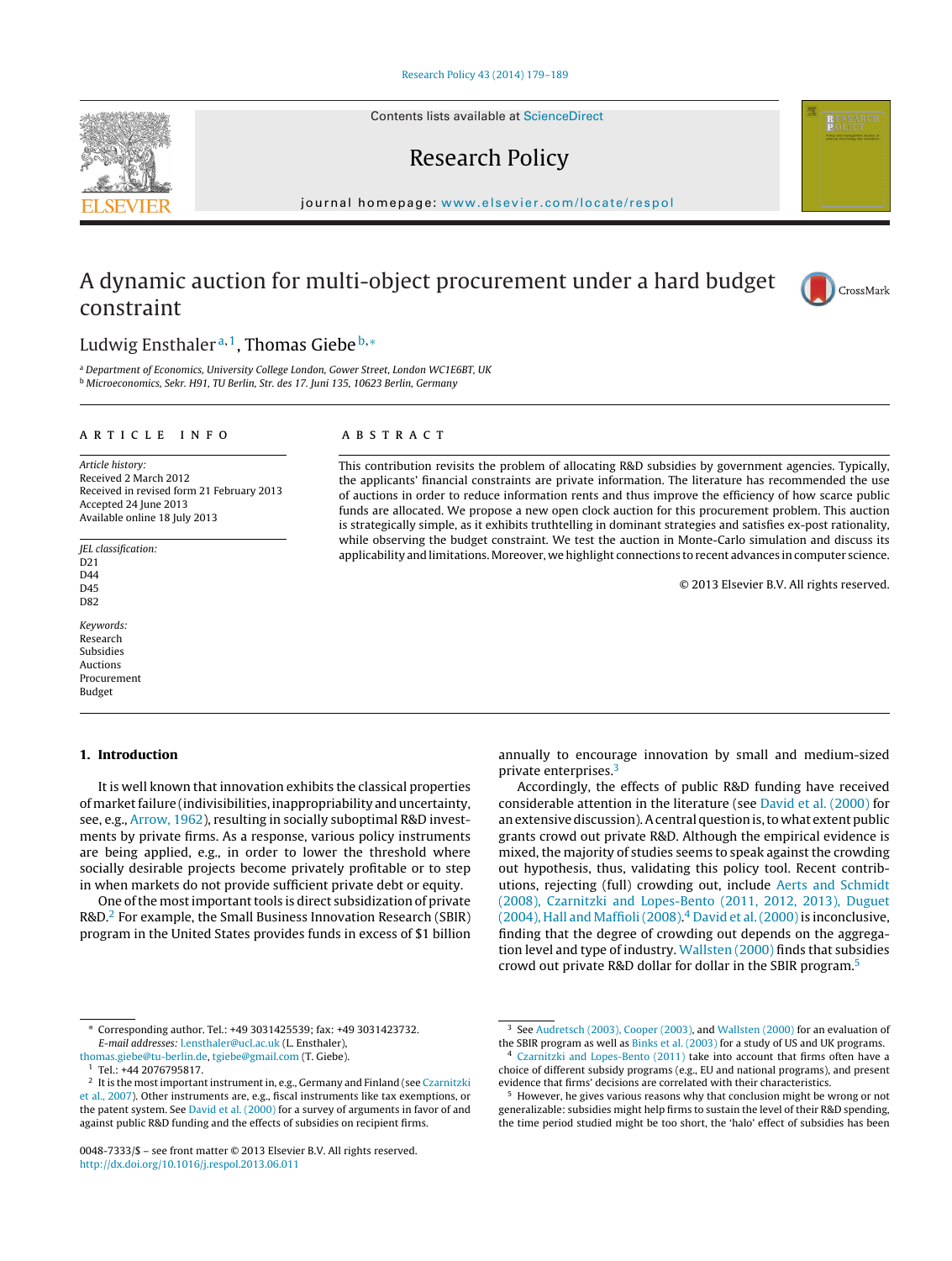Apart from the direct effect of enabling socially valuable projects that would have gone unfinanced in the absence of subsidies, public R&D funding has other benefits. Innovation, especially in the area of new technologies, and by small firms or startups, exhibits substantial uncertainty and asymmetric information, making it hard to raise debt or private equity. In this situation, the granting of public funds, following an expert evaluation of the projects in question, might signal the quality or commercial prospects of the firms in questions, thus, enabling access to capital. This 'halo' or signaling effect of subsidies has been described and empirically studied by [Lerner](#page--1-0) [\(1999\),](#page--1-0) followed by [Feldman](#page--1-0) [and](#page--1-0) [Kelley](#page--1-0) [\(2003\)](#page--1-0) and [Meuleman](#page--1-0) [and](#page--1-0) [De](#page--1-0) [Maeseneire](#page--1-0) [\(2012\),](#page--1-0) and theoretically analyzed by [Kleer](#page--1-0) [\(2010\)](#page--1-0) and [Takalo](#page--1-0) [and](#page--1-0) [Tanayama](#page--1-0) [\(2010\).](#page--1-0) A special form of this effect is known as the 'certification' effect. It implies that the fact of getting subsidies is more important than their actual size, see [Feldman](#page--1-0) [and](#page--1-0) [Kelley](#page--1-0) [\(2003\)](#page--1-0) and [Meuleman](#page--1-0) [and](#page--1-0) [De](#page--1-0) [Maeseneire](#page--1-0) [\(2012\).](#page--1-0)

Another class of 'soft' or longer-term benefits of R&D subsidies are spillover effects, the forming of networks and cooperations (especially between firms and research institutions), acquiring expertise, establishing continuous R&D activities in smaller firms. Typically, these benefits are explicit policy aims of the various government programs, see, e.g., [Feldman](#page--1-0) [and](#page--1-0) [Kelley](#page--1-0) [\(2003\),](#page--1-0) [Czarnitzki](#page--1-0) et [al.](#page--1-0) [\(2007\)](#page--1-0) and [Aerts](#page--1-0) [and](#page--1-0) [Schmidt](#page--1-0) [\(2008\).](#page--1-0)<sup>6</sup>

Apart from the inconclusive evidence on the crowding out effect, the literature has pointed out practical problems. Government policy might be distorted, due to lobbying (or 'regulatory capture', see [Lerner,](#page--1-0) [1999\)](#page--1-0) or political pressure, resulting in'picking-the-winner' behavior of R&D programs, favoring projects with higher probability of success, rather than more risky, socially desirable projects (see [Czarnitzki](#page--1-0) [and](#page--1-0) [Lopes-Bento](#page--1-0) [\(2011\)](#page--1-0) and [Wallsten](#page--1-0) [\(2000\)](#page--1-0) for empirical evidence). [Wallsten](#page--1-0) [\(2000\)](#page--1-0) is one of a few to stress the need for oversight and evaluation of program managers.

Another line of criticism is based on the conjecture that there is room for improvementin the way public funding programs allocate their R&D budgets, e.g., by evaluating programs, resp. allocations, in a different way, and by inducing more competition for funding among applicants.<sup>7</sup>

The typical procedure in these schemes is that applicants submit a detailed research proposal, stating their goals, expected cost for personnel, equipment, etc. There might be a deadline after which all proposals are evaluated by a panel of experts. This quality evaluation typically includes financial plausibility checks and an evaluation of the commercial, economic or social merits.<sup>8</sup> In many programs, cooperation partners and networking efforts are preferred or required. $9$  Then, the winners receive funding from a given

budget. The progress of those projects is then closely monitored and, finally, evaluated by the funding body.

The literature has discussed potential improvements on the current practice. First, rather than selecting winners purely on the basis of quality, one needs to take into account that lowerquality projects might make better use of scarce public funds than high-cost, high quality projects.<sup>10</sup> Second, the amount of subsidies granted is typically a fixed function of stated project cost ('matching grant'), and applicants are neither required nor given incentive to reveal to what extend they would pursue their proposals with smaller subsidies or no grants at all. Thus, the argument goes, successful applicants on average receive excessive information rents, due to the design of these programs.<sup>11</sup> These information rents, in theory, distort the allocation, wasting scarce public funds that could otherwise be used to enable additional innovation (with associated benefits, like the halo effect, spillovers, network effects, etc.). This criticism is related to the crowding-out hypothesis mentioned above. $12$ 

In order to address the first issue, the project allocation, [Becker](#page--1-0) et [al.](#page--1-0) [\(2004\)](#page--1-0) and [Giebe](#page--1-0) et [al.](#page--1-0) [\(2006\)](#page--1-0) recommend to define fixed quality classes (or grades, such as A, B, C) with associated welfare weights, such that each proposal (that is fundable in principle, by the program's criteria) is given one of the quality grades.<sup>13</sup> Then, the allocation of winners is chosen in order to maximize total welfare (according to the welfare weights of each budget-feasible allocation) with the given budget. The second issue, information rents, might be addressed by making the funding decision more competitive, giving applicants the option to increase their chances of funding by lowering the amounts of money they receive in case of being granted a subsidy. This could be done on a sealed-bid basis or in an open auction-like procedure, as recommended by [Blum](#page--1-0) et [al.](#page--1-0) [\(2001\),](#page--1-0) [Blum](#page--1-0) [and](#page--1-0) [Kalus](#page--1-0) [\(2003\),](#page--1-0) [Becker](#page--1-0) et [al.](#page--1-0) [\(2004\)](#page--1-0) and [Giebe](#page--1-0) et [al.](#page--1-0)  $(2006).<sup>14</sup>$  $(2006).<sup>14</sup>$ 

neglected, and, the SBIR program might be biased in favor of commercially successful projects that would have been financed anyway.

<sup>6</sup> [Hall](#page--1-0) [and](#page--1-0) [Maffioli](#page--1-0) [\(2008\)](#page--1-0) find that subsidies have a particularly strong effect on new innovators. [Lerner](#page--1-0) [\(1999,](#page--1-0) [p.](#page--1-0) [291\)](#page--1-0) surveys literature finding that spillover effects are particularly severe among small firms.

<sup>7</sup> There is evidence that spreading the budgets among a larger group of recipients would be beneficial. [Czarnitzki](#page--1-0) et [al.](#page--1-0) [\(2007\)](#page--1-0) find unrealized benefits from cooperation among firms. [Czarnitzki](#page--1-0) [and](#page--1-0) [Lopes-Bento](#page--1-0) [\(2011\)](#page--1-0) report that non-funded firms would have invested more in R&D if they had received public funds. Moreover, on average, firms who have previously received subsidies seem to be different from firms who have not, in the sense that they have more patents, more permanent R&D, are more likely to cooperate, etc. (see, e.g., [Czarnitzki](#page--1-0) [and](#page--1-0) [Lopes-Bento,](#page--1-0) [2012,](#page--1-0) [2013\).](#page--1-0) The latter study also finds that the positive effect of subsidies seems to be stable over time. While these results are in favor of subsidizing more firms, they might also partially be due to a 'picking-the-winner' behavior of programs (see, e.g., [Czarnitzki](#page--1-0) [and](#page--1-0) [Lopes-Bento](#page--1-0) [\(2011\)\).](#page--1-0) [Lerner](#page--1-0) [\(1999\)](#page--1-0) finds that "SBIR awardees receiving large subsidies did not perform better than those receiving smaller subsidies".

<sup>8</sup> See, e.g., [Czarnitzki](#page--1-0) [and](#page--1-0) [Lopes-Bento](#page--1-0) (2013) for a description of evalution criteria of the IWT's programs in Flanders.

<sup>&</sup>lt;sup>9</sup> See, e.g., [Czarnitzki](#page--1-0) et [al.](#page--1-0) [\(2007\)](#page--1-0) for the case of Germany and Finland.

<sup>10</sup> In theory, low-quality projects might well be part of the 'first-best' allocation if they require relatively smaller subsidies. A group of low-quality projects might be more desirable than a single high-quality project, if the cost in terms of subsidies is the same. For example, suppose the budget is 150. Consider a single project that, if realized, generates a welfare of 100 and needs a subsidy of 140, as compared to three lower-quality projects that each generate a welfare of 33 and require subsidies of 50 each. Then subsidizing the lower-quality projects generates more welfare with the given budget.

 $11$  Obviously, it is unlikely that the amount of a matching grant is equal to the actual 'funding gap' of a given private R&D project. The question is how severe these information rents are. [Blum](#page--1-0) [and](#page--1-0) [Kalus](#page--1-0) [\(2003,](#page--1-0) [p.](#page--1-0) [271f.\)](#page--1-0) note that "The addressee is not forced to reveal his/her preferences for the financial incentives.", and, "In most cases, the addressee thus cashes in <sup>a</sup> rent (. . .)." [Hall](#page--1-0) [and](#page--1-0) [Maffioli](#page--1-0) [\(2008,](#page--1-0) [p.](#page--1-0) [174\)](#page--1-0) mention the problem of rent-seekers who only apply for grants in order to replace their own investments with public money. [Lerner](#page--1-0) [\(1999,](#page--1-0) [p.](#page--1-0) [296\)](#page--1-0) reports on "SBIR mills", i.e., applicants who specialize in "identifying opportunities for applications" and "appear to commercialize projects at a significantly lower rate than other firms".  $12$  Note that several empirical studies on the crowding out hypothesis only reject 'full' crowding out, but may be consistent with partial crowding out. The presence of information rents does not necessarily imply that there is one-to-one crowding out of private R&D. If an applicant receives a larger-than-necessary subsidy, then this might also have positive effects. The German program InnoRegio was analyzed by [Eickelpasch](#page--1-0) [and](#page--1-0) [Fritsch](#page--1-0) [\(2005\).](#page--1-0) They report that 40% of surveyed rejected applicants carried out their projects nevertheless. Of those cases, 61% found alternative public funds while 39% did not receive any significant public funding at all. On p. 1280, they also report on a related study of the EXIST program, with similar results. See

also [Feldman](#page--1-0) [and](#page--1-0) [Kelley](#page--1-0) [\(2003\).](#page--1-0) <sup>13</sup> These studies, as well as practitioners, point out, that determining the first-best allocation by ranking all possible project allocations in terms of welfare (or other program-specific criteria) is impossible.

<sup>&</sup>lt;sup>14</sup> See, e.g., [Blum](#page--1-0) et [al.](#page--1-0) [\(2001,](#page--1-0) [executive](#page--1-0) [summary,](#page--1-0) [p.](#page--1-0) [10\):](#page--1-0) "scarcity of funds must be overcome by means of an auction-oriented determination of assistance quotas rather than by means of quota allocation." Similarly, [Becker](#page--1-0) et al. (2004) was initiated by the German Federal Ministry of Economics and Labor, with the explicit aim of studying competitive mechanisms for the allocation of subsidies. That study, in turn, was a result of the systems evaluation by [Blum](#page--1-0) et [al.](#page--1-0) [\(2001\).](#page--1-0)